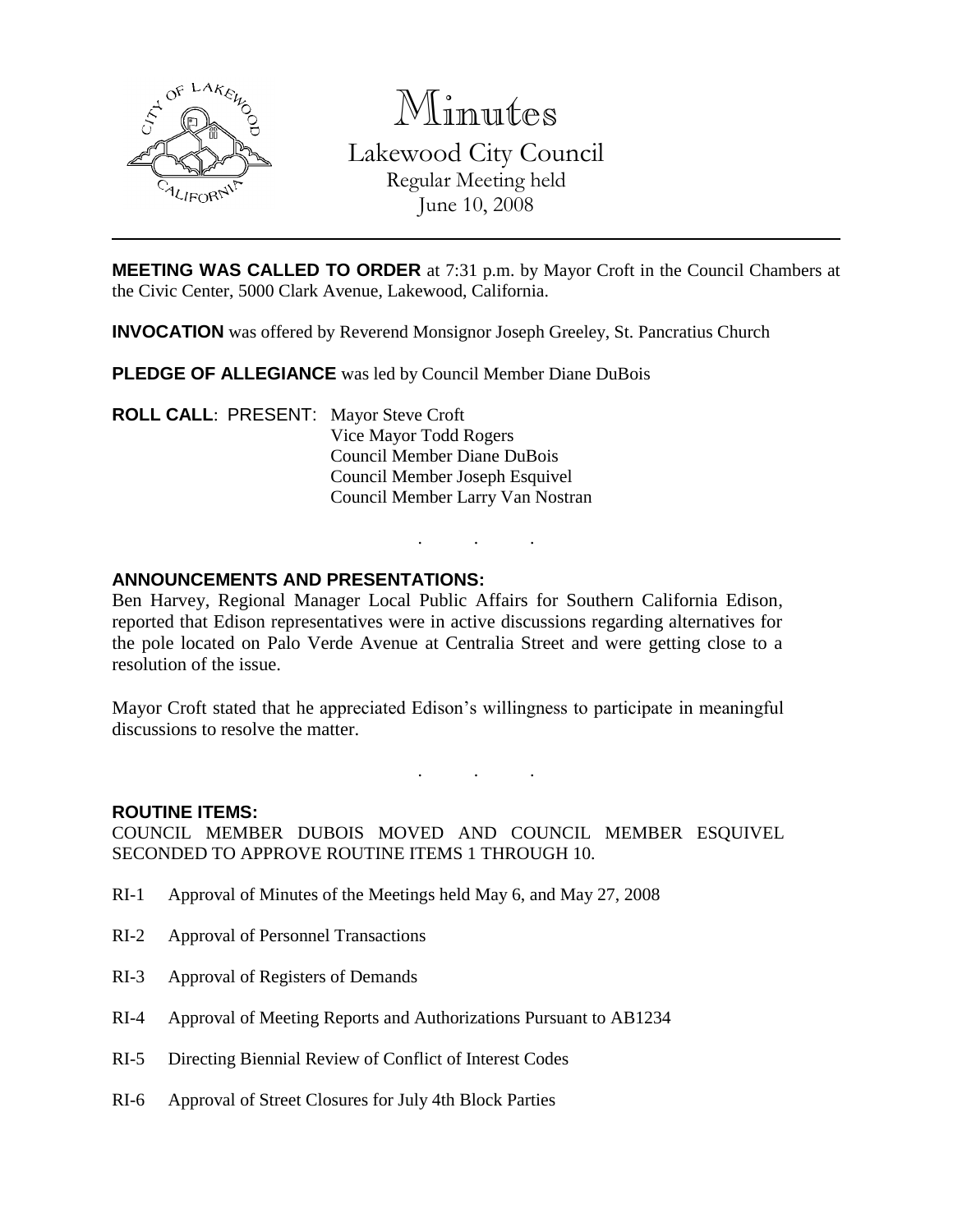City Council Minutes June 10, 2008 Page 2

### **ROUTINE ITEMS:** Continued

- RI-7 Approval of Video Production Services and Facilities Fee Schedule
- RI-8 RESOLUTION NO. 2008-20; A RESOLUTION SUPPORTING REFORM OF THE BOND RATING SYSTEM TO ELIMINATE DISCRIMINATION AGAINST MUNICIPAL BONDS
- RI-9 Approval of Engineering and Architectural Design Services for City Hall Data Center
- RI-10 Approval of Request for Extension of Time for Vacation of the Alley West of Hayter Avenue Between Del Amo Boulevard and Hardwick Street

UPON ROLL CALL VOTE, THE MOTION WAS APPROVED:

AYES: COUNCIL MEMBERS: Esquivel, DuBois, Rogers, Van Nostran and Croft NAYS: COUNCIL MEMBERS: None

# **1.1 • ADOPTING BY REFERENCE THE LOS ANGELES COUNTY BUILDING, PLUMBING, ELECTRICAL AND MECHANICAL CODES**

. . .

Community Development Director Jack Gonsalves made a presentation based on the memo in the agenda by stating that new building codes had been adopted by the State and County, thereby necessitating an update to the Lakewood Municipal Code. He advised that the County of Los Angeles had recently adopted those codes and made certain modifications to customize appropriately for the geography and topography within the County. It was the recommendation of staff that the City Council hold a public hearing and adopt Ordinance No. 2008-2.

ORDINANCE NO. 2008-2; AN ORDINANCE OF THE CITY COUNCIL OF THE CITY OF LAKEWOOD AMENDING THE MUNICIPAL CODE BY ADOPTING BY REFERENCE COUNTY OF LOS ANGELES 2008 BUILDING CODE, COUNTY OF LOS ANGELES 2008 ELECTRICAL CODE, COUNTY OF LOS ANGELES 2008 PLUMBING CODE, AND COUNTY OF LOS ANGELES 2008 MECHANICAL CODE AND AMENDING THE BUILDING, PLUMBING, MECHANICAL AND ELECTRICAL CODES OF THE CITY OF LAKEWOOD was read by title by the City Clerk.

Mayor Croft opened the public hearing at 7:45 p.m. and called for anyone in the audience wishing to address the City Council on this matter. As there was no response, the Mayor declared the public hearing closed.

VICE MAYOR ROGERS MOVED AND COUNCIL MEMBER ESQUIVEL SECONDED TO WAIVE FURTHER READING AND ADOPT ORDINANCE NO. 2008-2. UPON ROLL CALL VOTE, THE MOTION WAS APPROVED:

AYES: COUNCIL MEMBERS: Esquivel, DuBois, Rogers, Van Nostran and Croft NAYS: COUNCIL MEMBERS: None